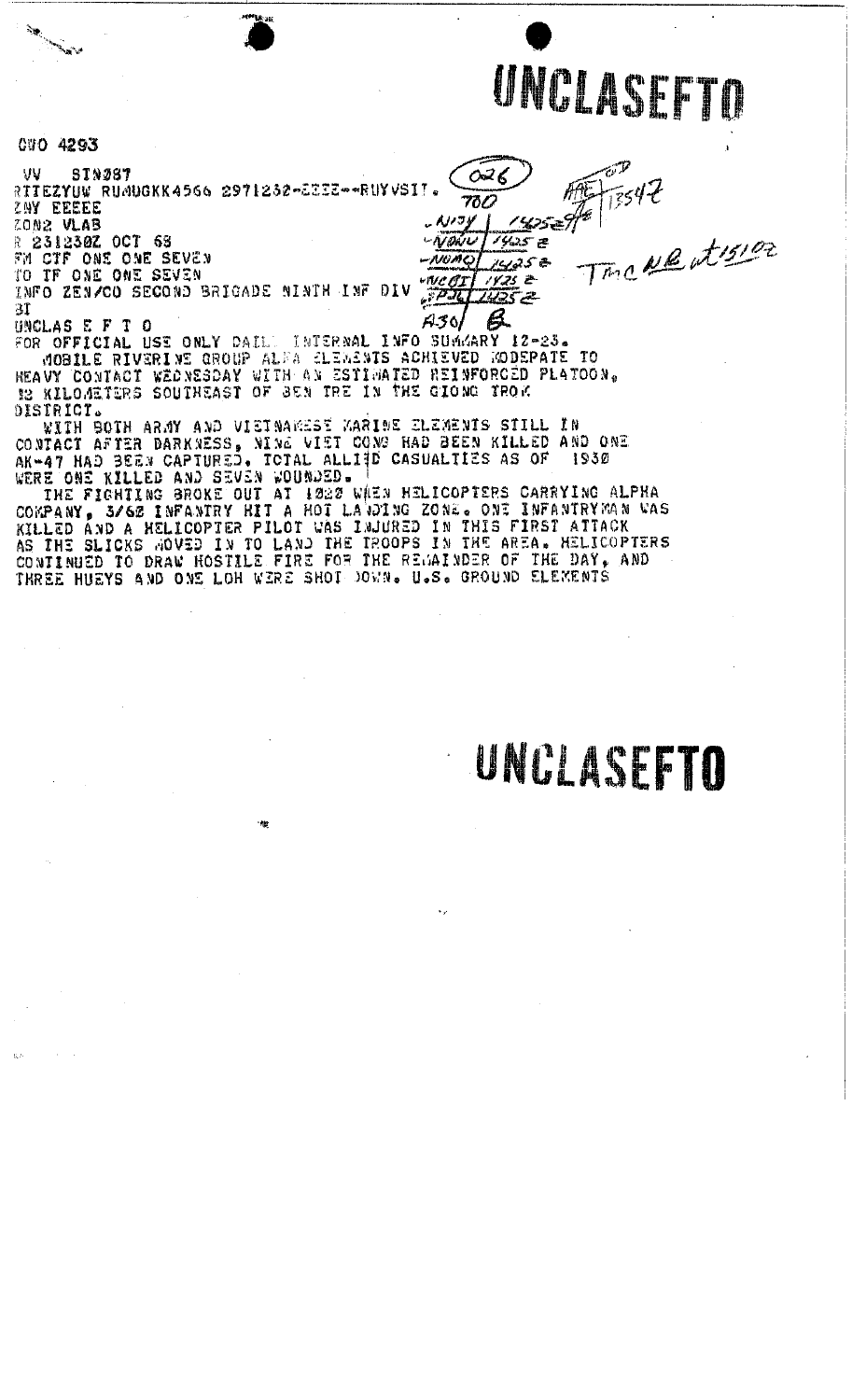AS E F T O Prog 2 Rumuokk4566 Ui WERE THE TARGET OF TWO ENERY MOPTAR ATTACKS DURING THE AFTERBOON AND THE IROOPS WERE FREQUENTLY PINNED DOWN BY VO AUTOMATIC WEAPONS AND ROCKET FIRE.

AS THE FIGHTING INTENSIFIED. DELTA COLPANY OF S/47 INFANTRY WAS AIRKOBILED INTO A LANDING ZONE SOUTH OF THE ENEMY POSITIONS. AT THE SAME TIMETWO COMPANIES OF VIETNAMESE MARINES JOINED THE BATTLE AFTER A TRANSIT DOWN THE BEN TRE RIVER ABOARD BOATS OF RIVER DIVISION 91.

THE MARINES WERE BEACHED ONE KILOMETER NORTH OF THE FIGHTING AND ACHIEVED ALKOST IMMEDIATE CONTACT AS THEY SWEPT SOUTH. THE TRANSIT DOWN THE RACH BEN TRE WAS KARKED BY ONE BRIEF AMBUSH WITH ROCKETS AND AUTOMATIC WEAPONS IN WHICH ONE NAVY-JAN WAS SLIGHTLY WOUNDED.

TASK GROUP BRAVO ELEKENTS SUPPORTING VIETNAKESE MARINES AUD ARVNS IN THE CAN THO AREA ALSO HAD THEIR SHARE OF ACTION WEDNESDAY. BOATS OF RIV DIV 152 WERE BEACHING THE TROOPS ON THE CAI CON CANAL ABOUT 20 KILONETERS SOUTHEAST OF CAN THO WHEN A LONE GRENADE WAS SUDDENLY HURLED FROM THE EAST BANK OF THE WATERWAY.

IT LANDED ON ATC 152-11. WOUNDING SLIGHTLY TWO CREWBEN AND BLOWING A 10-INCH HOLE IN THE DECK ADJACENT TO THE COXSWAIN'S FLAT

PAGE 3 RUMUGKK4566 UNCLAS E F T 0 THE BOATS RESPONDED WITH 22NG AND SMALL ARGS FIRE WITH UNKNOWN RESULTS. BY MID-AFTERNOON, THE GARINES HAD CAPTURED 10 VIET CONG AND THE BOATS HAD INSPECTED 12 SAMPANS. ЗĪ

00 01 0-012.... N1 N2 N3 N4 N5 SWO.....APL-28.... YLLC-4.. CSB-1...

CO XO COMM OPS CDO A-PERS...

W/U RJB SUPVR.. TOD/AAE/231354Z OCT 68 TOD/NIJI/NDNU/NDMQ/NCBI/K1MA1425Z OCT 68 TEC/~T-CO 2ND BDE OTH INF DIV/2315002 OCT 68

**NNNN**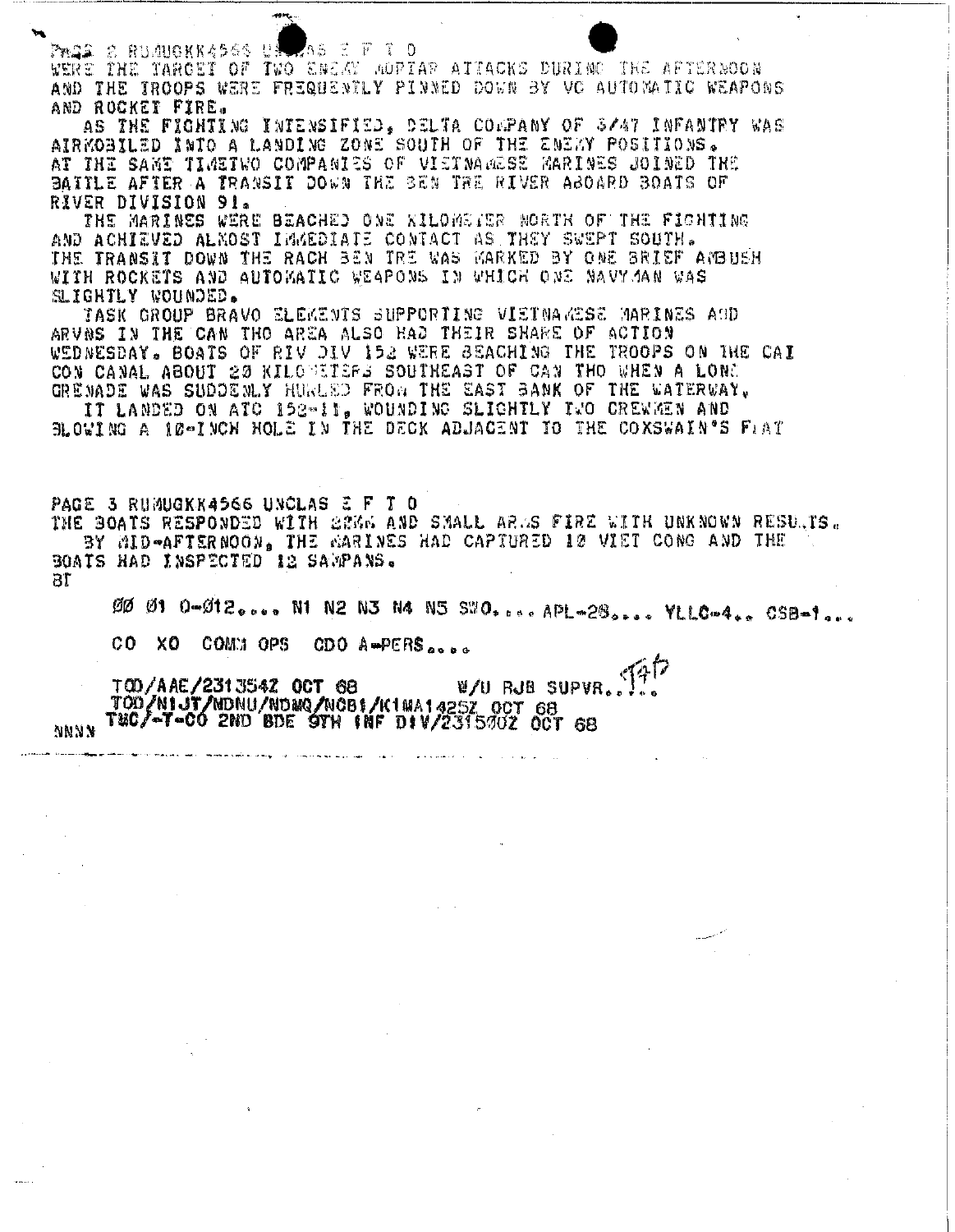$36.1$ 

多碳分泌

**ZNY EEEEE a 24145 0Z OCT 68** FM CIF ONE ONE SEVEN TO IF ONE ONE SEVEN INFO CO SECOND BRIGADE NINTH INF DIV BT UNCLASEFT O

FOR OFFICIAL USE ONLY DAILY INTERNAL INFO SUMMARY 10-24

TWO VIET CONG BODIES WERE FOUND THURSDAY BY MRF ELEMENTS COSING and about SWEEPING THROUGH THE AREA WHERE CONTACT HAD BEEN ACHIEVED WEDNESDAY WITH AN ESTIMATED REINFORCED PLATOON.

 $\overline{\mathcal{N}}$  $\overline{\mathcal{E}}$  $\overline{\mathcal{E}}$  $\overline{\mathcal{E}}$ 

 $O \ncong$ 

UNGLASEFTU

 $0147$ 

 $T^{\prime}$ 

 $\sigma$ ar q

<u> 920 a.J</u>

1499

 $\rho \rho$ 

 $5 - 0/2$  $9160$ 

 $760587$ 

STAR VE A TERSTE

LOBINT-KING

IN OTHER ACTION THURSDAY, TWO ARMY INFANTRYMEN WERE KILLED IN THE EARLY MORNING HOURS IN A VC ROCKET ATTACK ON DELTA COMPANY 3/47 INFANTRY. SIX NAVYMEN WERE WOUNDED IN ANOTHER ANDUSH ON THE BEN TRE RIVER THURSDAY E IGHT KILOMETERS SOUTHEAST OF BEN TRE.

THE ATTACK ON THE BOATS OF RIV DIV 91 OCCURED AT 0940 AS THEY WERE MOVING UP THE RACH BEN TRE CARRYING TWO COMPANIES OF VIETNAMESE MARINES, ATC 91-7 TOOK ONE B-40 ROCKET HIT AND HAD FOUR OF THE SIX WOUDED. ALTHOUGH TWO MEN HAD TO BE DUSTED OFF, NONE OF THE CASUALTIES WERE REGARDED AS

PAGE 2 UNCLAS E F T O SERIOUS.

THE BOATS RETURNED AND SUPPRESSED THE FIRE. RESULTS OF THE TWO DAYS OF OPERATION WERE 10 VC KILLED IN ACTION.

ALLIED CASUALTIES WERE FOUR KILLED AND 22 WOUNDED. SOATS OF RIV DIV 152, THURSDAY CONTINUED THEIR SUPPORT OF THE 4TH VIETNAMESE MARINE CORPS BATTALION ON THE SAINTENOY CANAL 17 KILOMETERS SOUTHEAST OF CAN THO. A WATER BLOCKARD BEING MAINTAINED BY THE BOATS RESULTED IN THE APPREHENSION OF SIX SUBSTARES DURING A SEARCH OF 148 SAMPANS.  $B$ T

00 01 0-012 N1 N2 N3 N4 N5 SWO YLLC-4

CO XO OPS COMM A-SHIPS OFF

TOD: 0750Z/NCBI-T-KIMA

TOD: Ø837Z/TMC-T-CRF1 DET/CO 2ND

TOD: 22022/25 OCT/NDNU NDMQ NANA NIJY APL-26 anno

UNCLASEFTO

30/08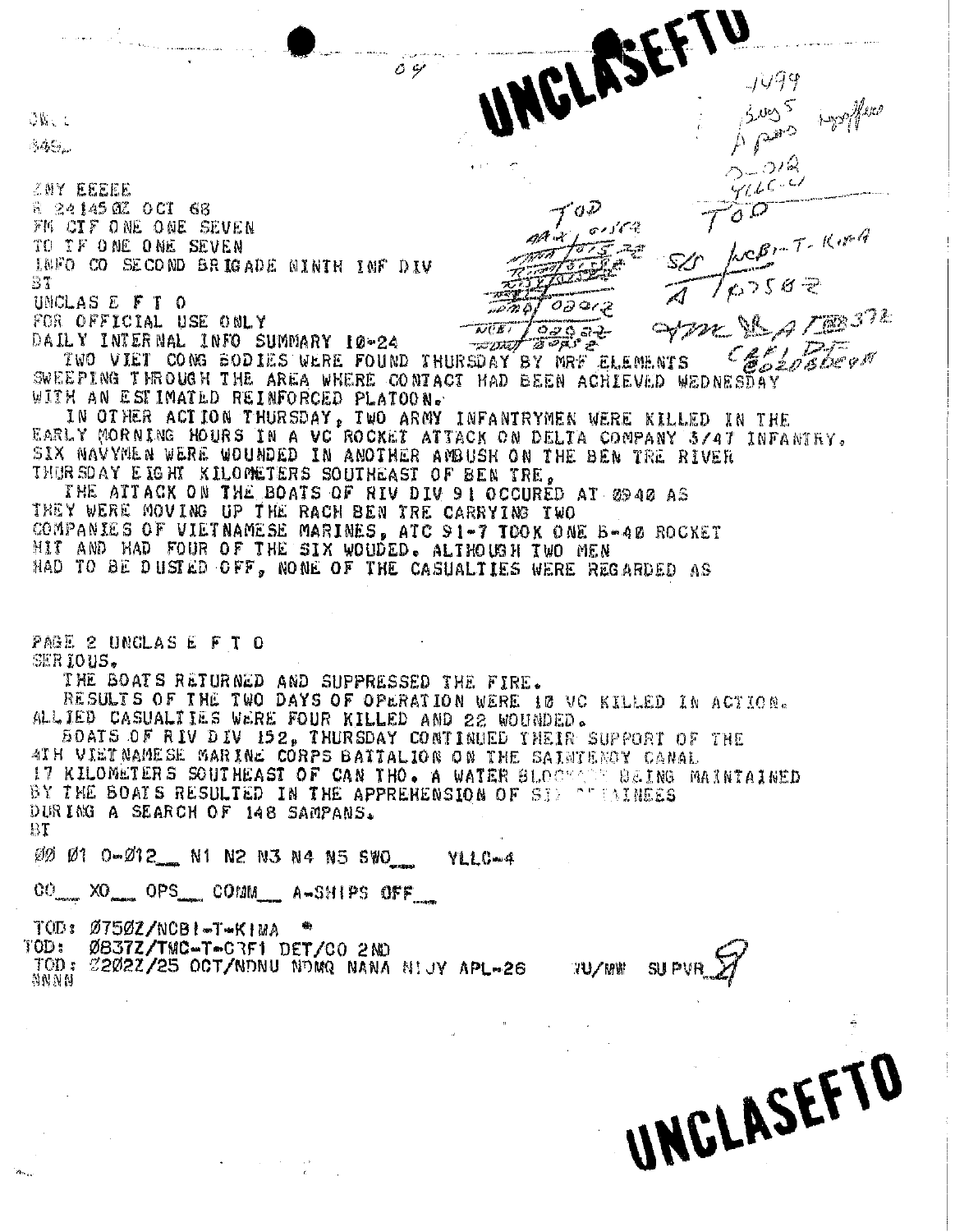880 4697  $c \sqrt{\frac{\rho}{c} \rho}$  $574246$ RTTEZYUW RUMUGKK4697 2991212-LEEE--RUYVSII. 2NY EEEEE ZON2 VLAB R 2512127 0CT 68 FM CTF ONE ONE SEVEN TO TF ONE ONE SEVEN INFO ZEN/CO SECOND BDE NINTH INF DIV  $\mathcal{M} \rightarrow 6$ НT Am Marylor UNCLAS E F T O  $OLE(D, T)$ FOR OFFICIAL USE ONLY  $28700$ . ئەيەن ب DAILY INTERNAL INFO SUMMARY 10-25 COROBDER -57 NO SIGNIFICANT CONTACT WAS REPORTED BY EITHER TASK GROUP FRIDAY AS THEY CONTINUED THEIR RESPECTIVE OPERATIONS IN THE BEN TRE AND CAN THO AREAS. IN A TWO-DAY OPERATION WHICH ENDED THURSDAY EVENING, FOUR VC WERE KILLED AND SIX WERE CAPTURED BY 4TH VIETNAMESE MARINE CORPS ELEMENTS WORKING WITH BOATS OF RIVER DIVISION 152 SOUTHEAST OF CAN THO. THE ASSAULT CRAFT PLAYED AN ACTIVE ROLE IN THE OPERATION, SEARCHING 206 SAMPANS AND APPREHENDING SIX DETAINELS WHILE CONDUCTING WATERBORNE BLOCKS WITH TWO PORS FROM BINH THUY. FRIENDLY CASUALTIES WERE FIVE MARINES AND TWO NAVYMEN **WOUNDED.** PAGE 2 RUMUGKK4697 UNCLAS E F T O TASK GROUP ALFA ELEMENTS HAD A QUIET DAY FRIDAY IN KIEN HOA PROVINCE. IN THE ONLY INCIDENT INVOLVING HOSTILE CONTACT, THREE MEMBERS OF CHARLEY BATTERY, 3/34 ARTILLERY WERE WOUNDED THURSDAY MIGHT WHEN THEIR FIRE SUPPORT BASE WAS ATTACKED WITH THREE B-42 **HOCKETS.** ONE 3/47 INFANTRYMAN WHO DISAPPEARED FROM SIGHT WHILE CHOSSI STREAM WITH OTHER MEMBERS OF HIS COMPANY PERIODICAL THOUGHT 鹤 Í - 7

00 01 012-0... N1 N2 N3 N4 N5 SWO... YLLC-4... CRD 92.. CRD 151...

CO... XO... OPS... CO'Mo... CDO... A-PERS...

10B: 18592/35-867 68/AAE<br>10B: 18592/35-867 68/NANA/NOBI/K1MA/NDMQ/APL26/NIJY/NDNU/A-30 70D: 2208Z/25 OCT 68/TWC-T-CRF 1 D.T. WU/FE SUPV.. 开竹铺替。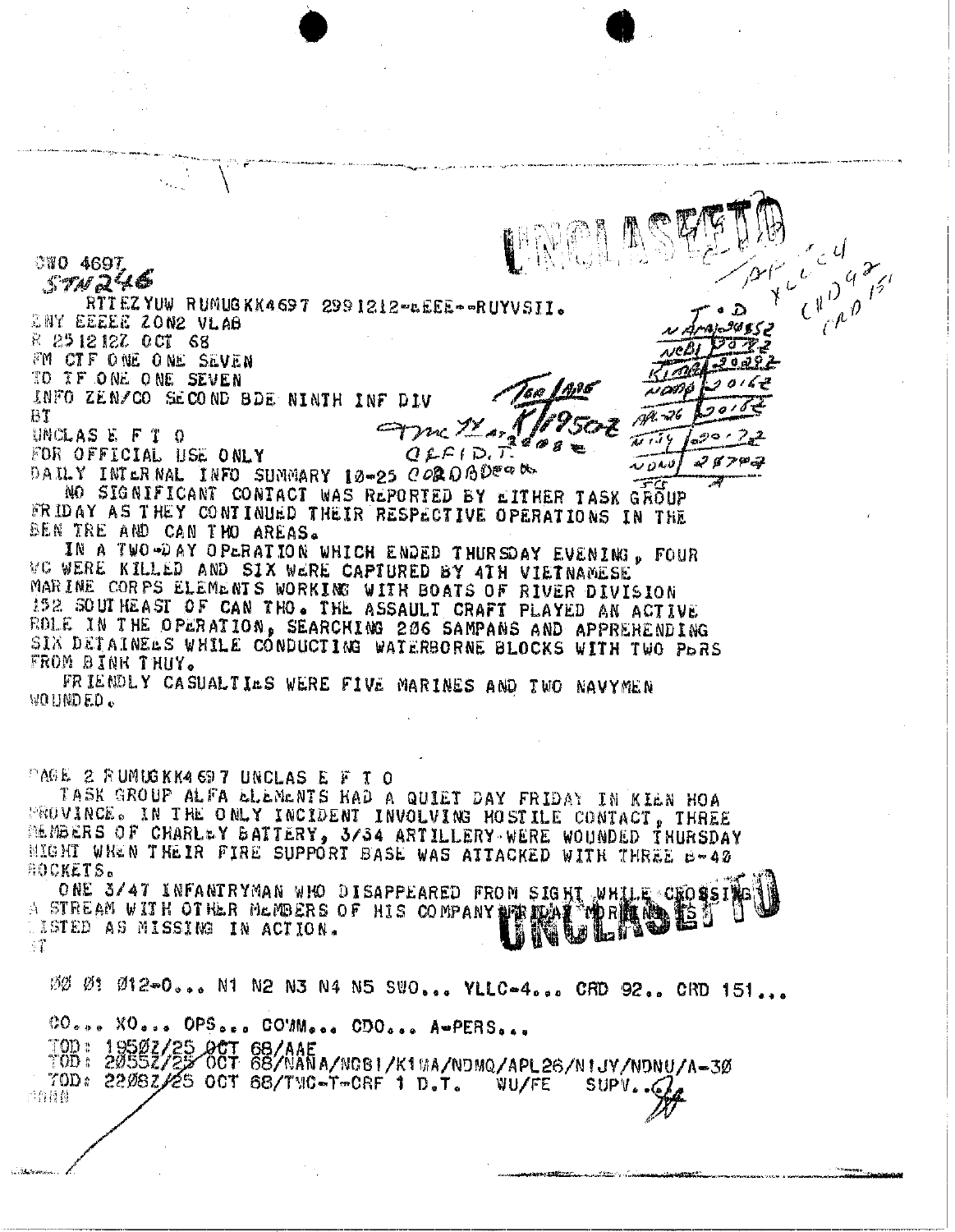UNCLASEFT C#0 4954 บบ STN 320 RTTEZYUW RUMUGKKA785 3001430-EEEE--RUYVSII. zny Eeeee 208-2 VLAB R 261430Z OCT 68 FM CTF ONE ONE SEVEN TO TF ONE ONE SEVEN INFO CO SECOND BRIGADE NINTH INF DIV ーッパム BT .ප. සණ *ස*ර UNCLAS E F T O *cosonial* FOR OFFICIAL USE ONLY DAILY INTERNAL INFO SUMMARY 10-26 TASK GROUP ALFA ELEMENTS KILLED SIKAVIET CONG SATURDAY IN LIGHT AND SCATTERED CONTACT IN KIEM HOA PROVINCE. THREE OF THE VC WERE KILLED BY DELTA COMPANY, 3/60 INFANTRY WHICH WAS SUPPORTED BY BOATS OF RIV DIV 152 IN AN OPERATION 10 KILOMETERS NORTHWEST OF BEN-TRE. TWO OTHERS WERE ACCOUNTED FOR BY 3/47 INFANTRY AND THE SIXTH WAS KILLED BY VIETNAMESE MARINES OPERATING ALONG THE BA LAIRIVER WITH BOATS OF RIV DIV 91. TASK GROUP BRAVO REMAINED IN A READY REACTION POSTURE NEAR CAN THO WHILE PREPARING FOR ITS NEXT OPERATION WITH THE 4TH' VIETNAMESE MARINES. BOTH TASK GROUPS WERE VISITED SATIFIDAY BY REAR ADDIRAL R. L. J. LONG, COMMANDER SERVICE GROUP THREE (CTF 73). IN ADDITION PAGE 2 RUMUGKK4785 UNCLAS E F T O TO RECEIVING BRIEFINGS ON MRF OPERATIONS, THE ADMIRAL VISSTED THE REPAIR SHIPS SATYR, ASKARI AND SPNINX. ELEVEN PURPLE HEARTS WERE PRESENTED TO TASK GROUP BRAVO PERSONNEL BY COMMODORE NOW SATURDAY IN CEREMONIES ABOARD THE MERCER. MRB ALFA CONDUCTED A TWO-PHASE RELOCATION FROM MY THO TO DONG **TAM SATURDAY AFTERNOON.** BT ØØ Ø1 0-012.... N1 N2 N3 N4 N5 SWO... CRD-92 CRD 151 CSB-1 YLC-4  $\mathcal{A}_1 \subset \mathcal{A}_2$ CO. XO COMM OPS CDO A-PERS. TOD/AAE/261906Z OCT 68' Йģ W/U RJB SUPVR TOD/K1MA/262225Z OCT 68 TMC-T- CRE-1 DET DT/00 2NDE BDE 9TH INF DIV/270054Z OCT 68 n n m **UNCLASEFTO**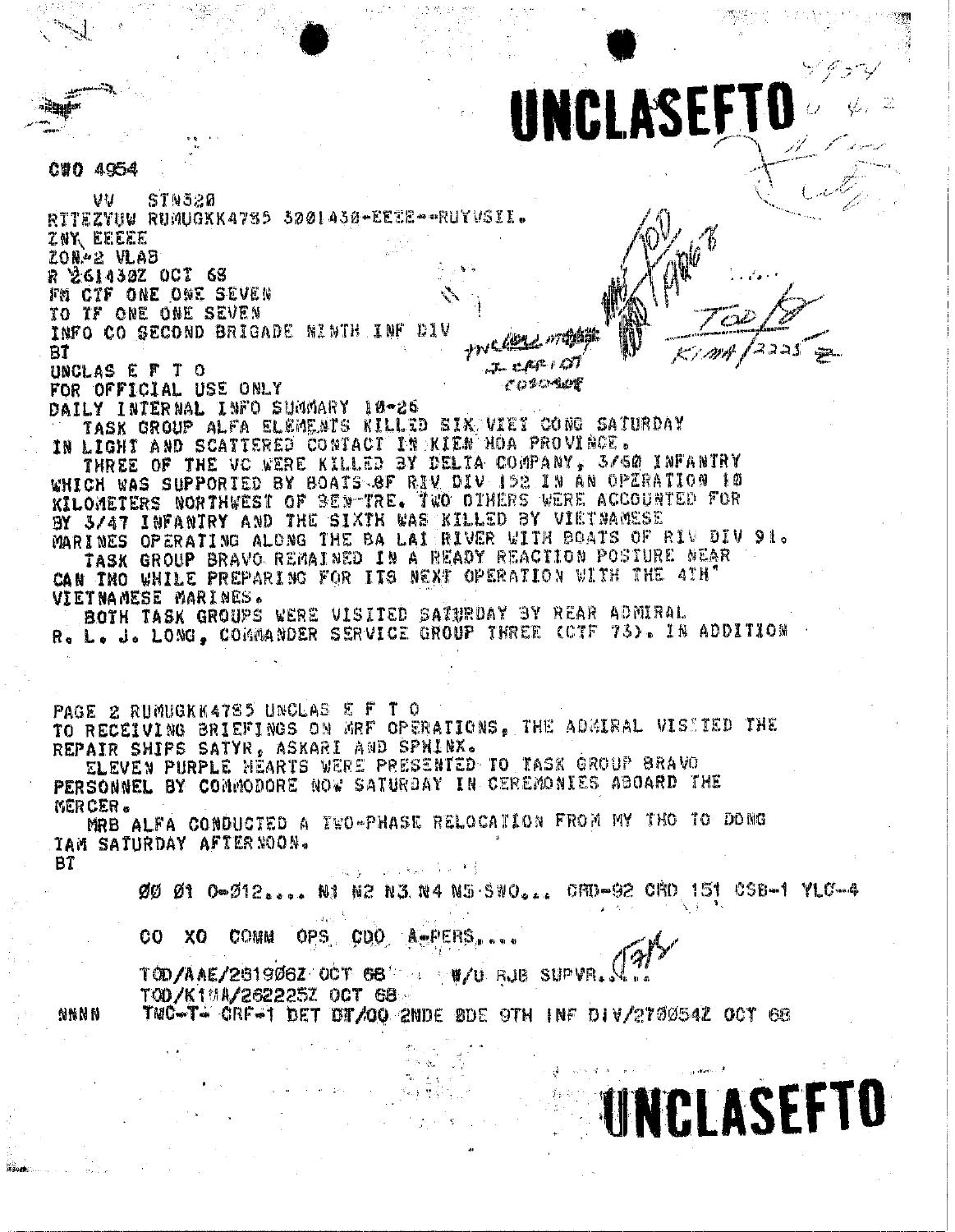13  $1/\omega$  270200 to ws 868086  $\frac{270300}{k+1}$  $25$   $Covk$   $255$ مستقاميس محد 4 A's - think with Ender  $\theta$  and  $-2$  vc K, I ve polit at 3 days 7000 lbs employed lo VNM </ lorms  $\frac{L}{2}$   $\frac{L}{2}$   $\frac{L}{2}$ 168 sampa / add Š,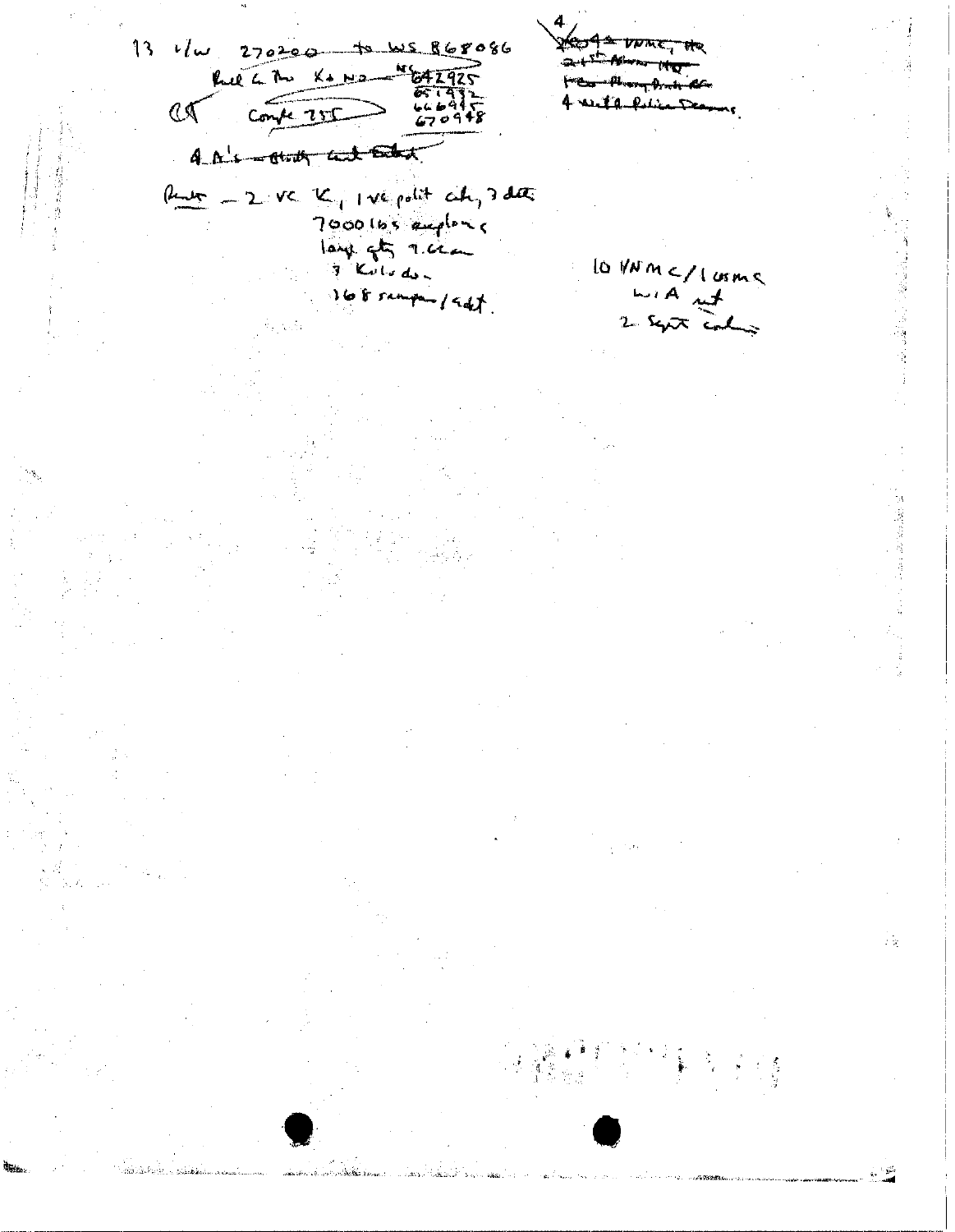PAGE 2 UNCLAS & F T O THE SOUTH DANK LARLIER IN THE MORNING MOVED IN TO HELP EXPLOIT THE OONTACT AND REPORTED FIVE WOUNDED BY HOSTILE FIRE.

IN OTEER TASK GROUP ALFA OPLRATIONS SUNDAY, BOATS OF RIV DIV HI2 LIFTED TIREE COMPANIES OF 6/31 INFANTRY TO DONG TAM FROM AN

EXTRACTION POINT ON THE CUA TIEU, 20 KILOMETERS EAST OF MY THO.<br>BOATS OF RIV DIV 151 SUPPORTED EOD AND HARBOR CLEARANCE UNIT DEVERS SUNDAY IN A SURVEY OF TWO PARTIALLY SUNKEN SARGES WHICH ARE INTERFERRING WITH TRAFFIC ON THE CHO GAO CANAL.

BOATS OF RIVER SQUADRON 13 SUPPORTED A LARGE OPERATION INVOLVING VIETNAMESE UNITS ON THE XA NO CANAL SUNDAY, PARTICIPATING IN THE SWEEP 28 KILOMETERS WOUTHWEST OF CAN THO WERE FOUR COMPANIES OF THE ATH VILTNAMLSL MARINE CORPS, THE 21ST ARVN HEADQUARTERS COMPANY, ONE COMPANY OF PHONG DINH REGIONAL FORCE TROOPS AND FOUR NATIONAL POLICE TEAMS.

THE GROUND FORCES WERE ALL BEACHED BY 0755 AND KILLED TWO VC AND CAPTURED ONE VC POLITICAL CADRE DURING THE DAY. ALSO SEIZED IN THE OPERATION WERE 7000 POUNDS OF EXPLOSIVES. A LARGE QUANTITY OF 7.62 AMMUNITION AND THREE KILOGRAMS OF DOCUMENTS.

FOUR TASK GROUP BRAVO ASPBS MAINTAINED WATERBORNE BLOCKS IN SHEPORY OF THE GROUND OPERATION. DETAINING NINE VIETNAMESE WHILE

PAGE 3 UNCLAS E F T O INSPECTING IGB SAMPANS. ALLIED CASUALTIES WERE TH ANSSE AND ONE U.S. MARINE ADVISER WOUNDED IN ACTION.

 $\{ \cdot \}$ 

00 01 0-012... NI N2 N3 N4 N5 SWO... YULG-4

00... XO... OPS... COM... CDO... A-PERS...

TOO: 1256Z/NDWQ/NCBI/NIJY/NDNU/APL26/K1MA/A-3Ø TOD: 1531Z/27 OCT 68/TMC-T-CRF 1 D.T. WU/FE NNNN

**SUPV**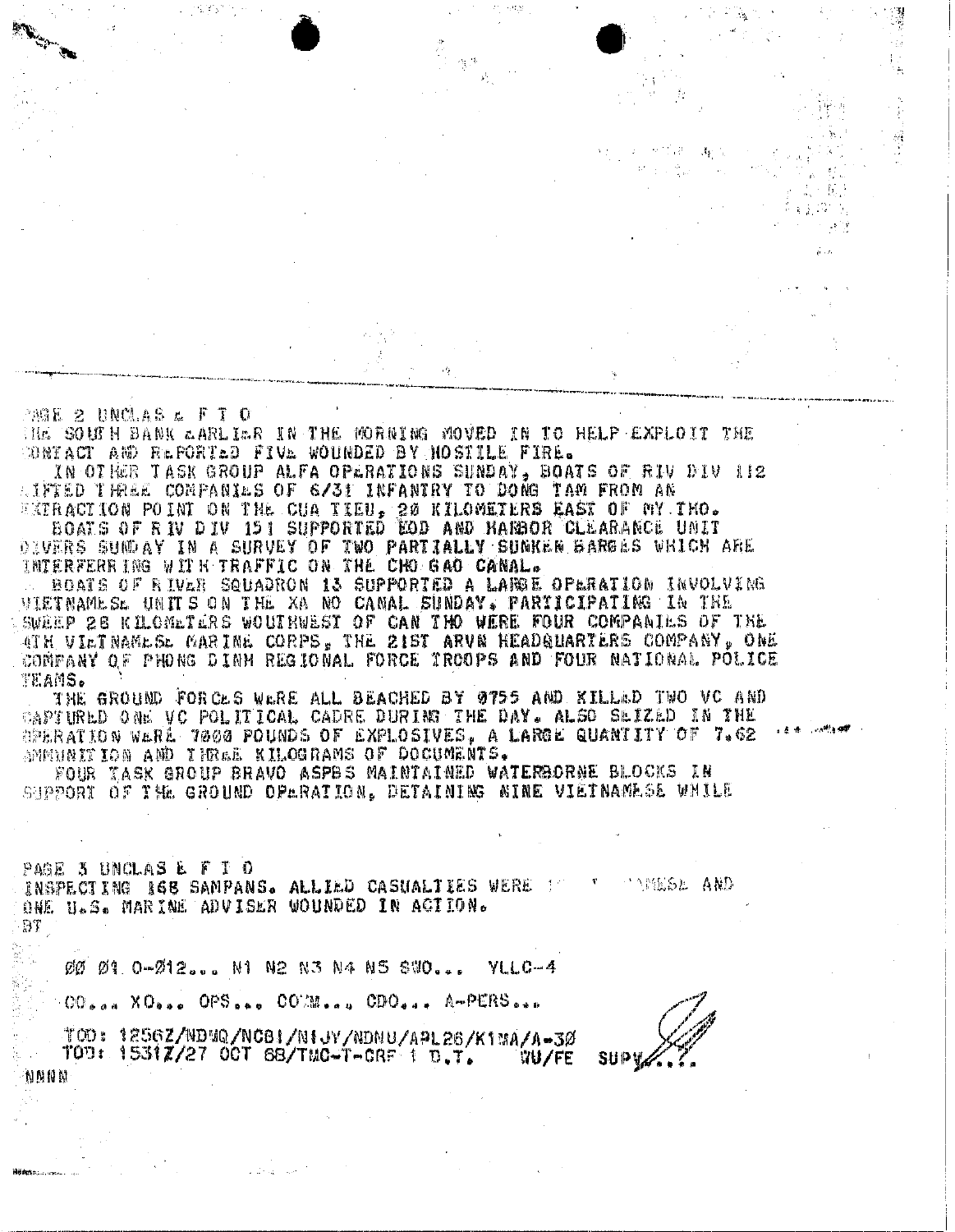

INTERNAL INFO SUMMARY 10-27 GUND AND AIR ELEMENTS ACHIEVED LIGHT ODNIACT SUNDAY WITH A VC FORCE ON THE SOUTH BANK OF THE SONG MI THO, FOUR KILDMETERS SOUTH OF DEST TAM.

TWOLVE VIET CONG WORK KILLED IN THE ENGINE ACTIVE OF SY BELICUPTERS OF DELIA COMPANY, 3/5 AIR GAVALRY AND TWO BY 3/62 INFANIRY. THE ACTION STARTED ABOUT TISS WHEN THE GUNSHIPS SPOTTED 15 VC NEAR A LARGE MOOTCH. THE HELICOPTERS' ROCKET FIRE TOUCHED OFF A LARGE SECONDARY EXPLOSION, AND IT WAS DECIDED TO AIRLIFT TWO COMPANIES OF 3/60 INFANTRY IN TO INVESTIGATE.

SOON AFTER LANDING, THE S/60 INFANTRYMEN BEGAN RECEIVING HEAVY AUIONATIC WEAPONS AND MACHINE GUN FINE WHICH KILLED TWO TROOPS AND WOUNDED SEVEN OTHERS. VIETNAMESE MARINES WHICH HAD BEEN LANDED ON

UNCLASE TO

### UNCLASEFTO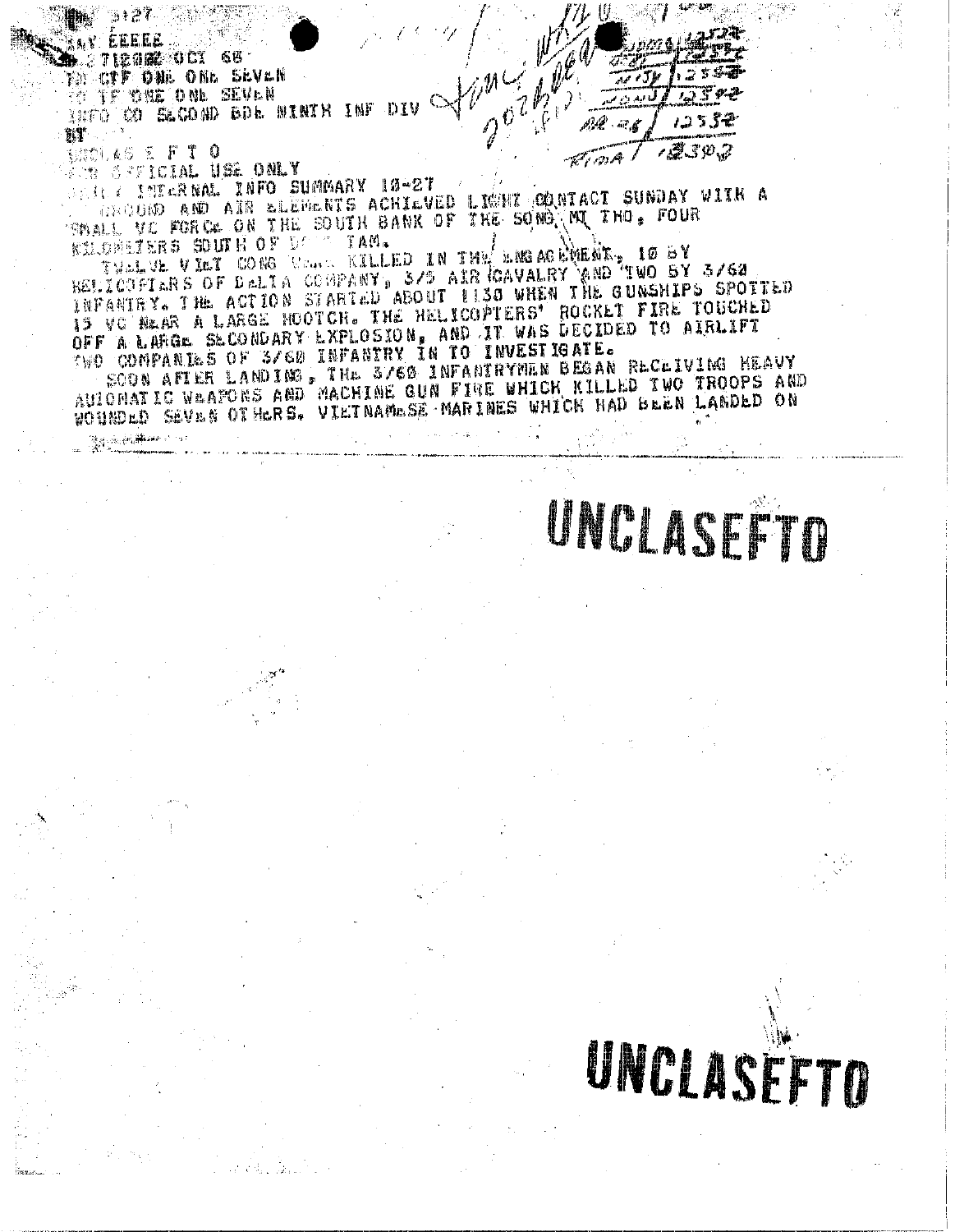د من<br>سال ۱۹۶۸ w STN545E E E 2 T 48 UNCLASEFTD TAR-T-CREI DITH  $\frac{1}{\sqrt{2}}\frac{1}{\sqrt{2}}$ **CUO 5295** VT **STN454** RITEZYUV RUNUGKK4S94 5321220-0222.--AUYVSII. ZAY EEEEE ジ 20N-2 VLAB دميره ستصفه R 231220Z OCT 63 F. OTF ONE ONE SEVEN しょっぱ سيس أكو قلقة الحميم TO IF ONE ONE SEVEN くうしぶ INFO ZEN/CO SECOND SDE NIAPH んめんに עומ anancescences<br>.. C\* l.C\* /  $77$ فرسمایی مم m UNCLAS E F T O 医甲酰胺 FOR OFFICIAL USE UNLY くらびょくさ ہ جے مجھڑات DAILY INTERNAL INFO SUM.AWY 12-23 FOUR VIET COME WERE KLLED MOWDAY BY TASK GROUP ALFA ELEMENTS Come  $F \otimes \varnothing$ OPERATING ON THE SOUTH BANK OF THE SONG KY THO, FOUR KILOMETERS SOUTH OF DONG TAM. TWO OF THE VC KIA RESULTED FROM CROUND CONTACT AND TWO WERE CREDITED TO ARTILLERY FIRE. THE FOUR ENEMY DEAD RAISED TO 23 THE TOTAL FOR THE TUO-DAY OPERATION WHICH ENDED MONDAY AFTERNOON. Зĩ  $000010 - 012$ ... Ni N2 N3 14 N5 SWO...  $V11C-4$ CRD 02 CMD 151 CO... XO... OPS... COUN... CDO... A-PERS... TOD: 13392/28 OCT 68/AAE OCT 68/NOCC/NDNU/NCBL/NLJY/APL26/K1UA/A-30 TABB: 18893/38 發芽特別 WUPV.....  $307$  $F$  $F$ UNCLASEFTO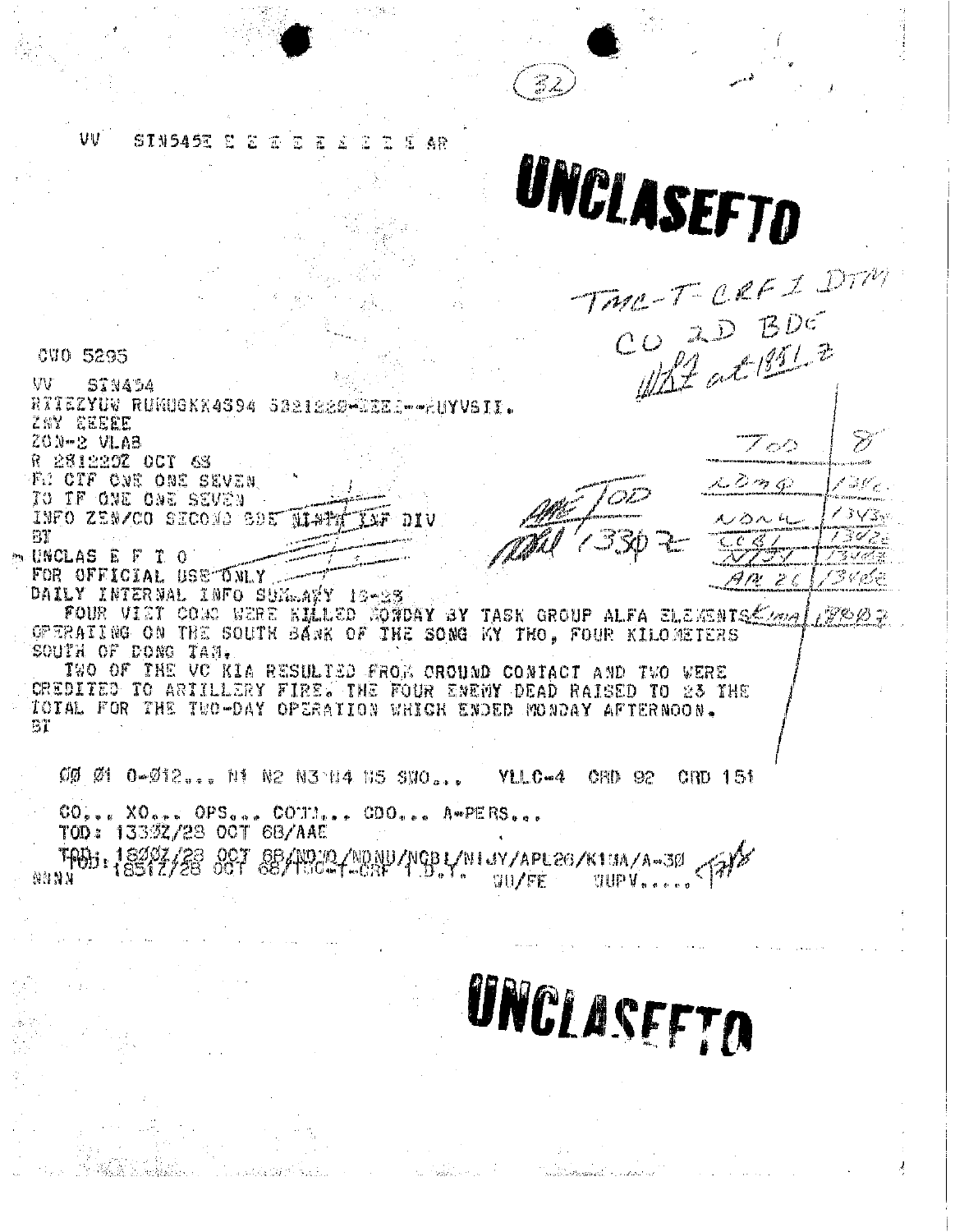#### CUO: 5515

VV  $Jh52J$ RITEZYU,, RUNUGKK4957 3831229-LEEL--RUYVoff. ZNY EEEEE ZON2 VLAR R 291229Z OCT 53 FM OIF ONE ONE SEVEN TO IF ONE ONE DEVEN. INFO ZENZUC SEUOND BRIGADE NINTH INF DIV  $\mathbf{H}$  $A - 3$ UNCLAD E F T O

FOR OFFICIAL UPE ONLY

DAILY INTERNAL INFO SOMMERY 10-29

VIETNAMELE MARTALL OPLRATING TITH TAOK GROUP BRAVO KILLED 14 VIET CONG AND CAPTURED TWO OTHERS SUNDAY AFTERNOON AND MONDAY IN OPERATIONS ALONG THE XA NO CANAL, SOUTHALST OF UAN THO.

OTHER RESULTS OF THE OPLANTICH WERE THREE AK-47°S CAPTURED, 20 KILOGRANS OF MCDIUAL SUPPLIES SCIZED AND 2003 KILOGRANS OF RICE CONFISCATED.

ALLIED CABUALTIES HERE THREE WARINES KILLED AND SIX WOUNDED. TAOK GROUP ALFA ELEAENIO HAD A QUIET DAY TUESDAY WITH MOST UNITS RENAINING IN A READY REALTION STATUS. IN THE ONLY ASSAULT CPERATION. EQATS OF RIV DIV 112 LANDLE SAL CONFLAY CF 5/63 INFANTRY ON THE SOUTH BANK OF THE SOUTH TROOPS HAD AD CONTACT, BUT REPORTLD FIVE 7. B. FOUNDED AS A RESULT

PAGE 2 RUMUGKK4957 UNJLAU L F I 0

OF A BOOBY TRAP. ONE VU WAS KILLED EY ARTILLERY FIRE IN THE OPERATION.

TUCSDAY, BUT REPORTED NO INSIDENTS IN TRANSLIS OF THE CHC GAO CANAL. MRB ALFA RELOUATED TO MY THO TUESDAY MORNING.  $\Xi$ T

88 81 0-812 N1 N2 N3 N4 N5 SWO

CO\_ XO\_ OPS\_ COMM\_ A-SHIPS OFF\_ CDO\_

TOD: 1325Z/AAE

TOD: 1612Z/TUC-T-CO 2ND

TOD: 15222/29 OCT/NDNU NCBI NIJV APL-26 NDVQ KINA

 $U/M$ 

UNCLASEFTO

TWC JOZ ATTEME

 $-7 - 0000000$ 

යන

1325

 $0.44$ 

70 D

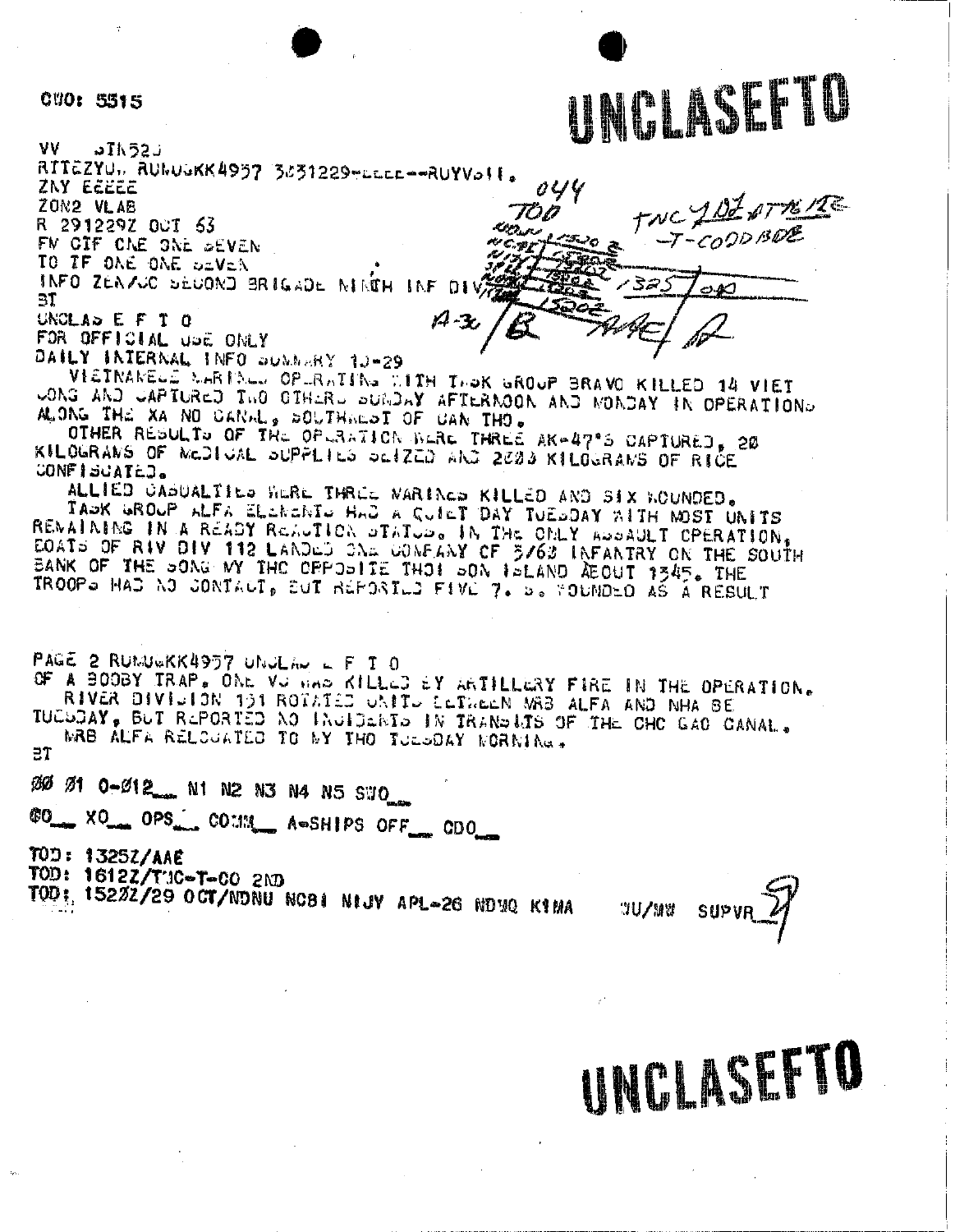# UNCLASEFTO

**C30 5725** 

**VV 5TN 566** RTTEZYUN RUMUGKK5011 3041220-LLEE--RUYVOII. ZNY EEEEE ZON2 VLAB R 301220Z OUT 6J FM CIF ONE ONE DEVEN IC IF ONE ONE SEVEN INFO ZENZOO SECOND SOE NINKH INF DIV 发誓 UNULAD E F I O  $K_{\rm F}$  1938)  $\ell$ FOR OFFICIAL USE ONLY

DAILY INTERNAL INFO SUMMARY 18-30

TASK GROUP ALF'N LLENENTD HAD ANOTHER UNEVENTFUL DAY KEDNESDAY WHILE SUPPORTING SWALL UNIT OPERATIONS IN NORTHERN KIEN HOA PROVINCE. AO SIGNIFICANT CONTACT WAS REPORTED BY EITHER VIETNAMESE WARINES

 $\tau$  s  $\approx$ 

 $7.4072$ 

CPERATING WITH BOATS OF RIV OIV 91 OR CHARLEY COMPANY, 3/63 INFANTRY SUPPORTED BY UNITS OF RIV JIV 112.

CAPTAIN DALE SCHERWERHORN. PROSPECTIVE COWMANDER RIVER ASSAULT FLOTSLLA ONE, ARRIVED ON THE EENERAH MEDNESDAY/ NORNING TO RELIEVE COMMODORE SALZER ON 3 NOVEWBER. CAPTAIN SCHERWERHORN COMES TO RIV FLOT ONE AFTER A YEAR AP GOMMANDER OF DESTROYER SQUADRON FOUR. HOMEPORTED IN CHARLESTON, SOUTH CAROLINA. មិនិ

70 01 0-012... N1 N2 N3 N4 N5 SWO... YLLC-4 ORD 92 CRD 151

CO... XO... OPS... COMM... CDO... A-PERS...

TOD: 13392/30 OCT 68/AAE

TOD: 14%87/3% OCT 68/NIJY/NDNU/NCBI/NDNQ/APL-26/K1MA/A-30

AMAN TOD: 14521/30 OCT 6B/TMC-T-CO 2D SDE/CRF 1 D.T.

WU/FE SUPV

ע ס

MC AS A TEEL

CALID

## UNCLASEFTO